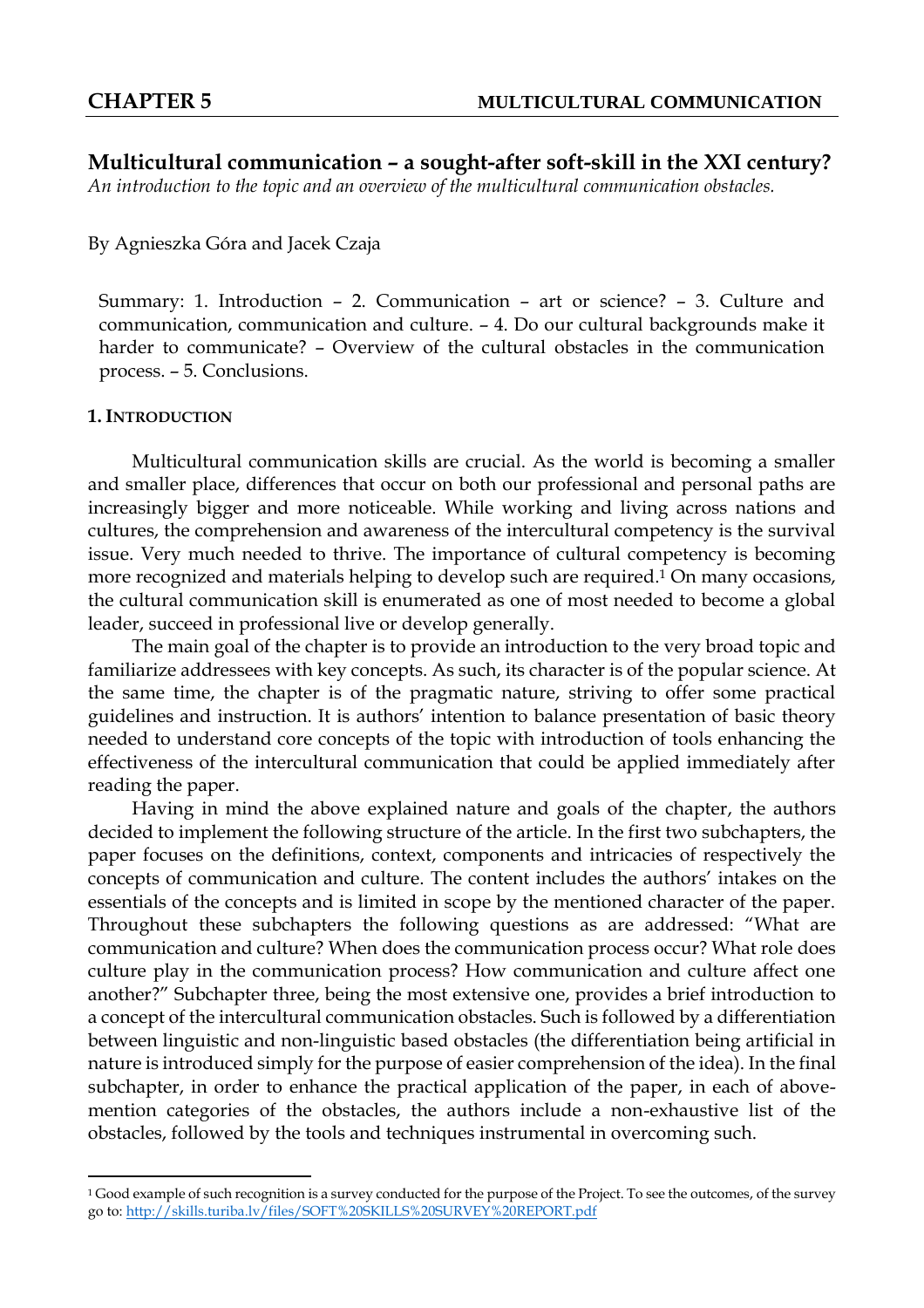The chapter, while it contemplates theoretical concepts developed in existing literature, is aimed at providing a frame of reference for individuals and groups, students and professionals, with regard to any multi- cultural situations they will participate in. It is for people who seek to understand and to be understood others. Certainly, a deeper understanding of communication process, culture, links between them and available communication tools help in enhancing the effectiveness of multicultural communication.

#### **2. COMMUNICATION – ART OR SCIENCE?**

l

Communication is difficult. Most people make a mistake by assuming that since we all communicate on a daily basis, almost constantly, we all have the skill mastered. To quote business author Brian Tracy "Communication is a skill that you can learn. It's like riding a bicycle or typing. If you're willing to work at it, you can rapidly improve the quality of every part of your life."<sup>2</sup>

Before the reader delves into various deliberations on an effective multicultural communication, it is crucial to define what communication actually is. There is more than a dozen definitions of communication focusing on various elements of the phenomena<sup>3</sup>, as well as multiple communication theories created for the purposes of categorization and easier comprehension of this complex process. <sup>4</sup> Irrelevant of whether particular definitions bring more focus to the participants, the goal of communication or the mechanisms utilized to make the communication process effective, the focal point is the fact that communication is essentially a process of sending a message (conveying a meaning) from one entity to another to receive feedback. <sup>5</sup> There is also no unanimity whatsoever in enumerating elements of a process of communication. <sup>6</sup> For the purposes of this chapter the authors choose to indicate the following elements involved: a sender, a message, a medium and a channel, a receiver, a response and a feedback. Therefore, to simplify, the communication process consists of the following actions: sender has an idea and intention to send a message,

<sup>2</sup> Gallo, C. (2016, August 9), *Richard Branson: "Communication Is The Most Important Skill Any Leader Can Possess."* Forbes. https://www.forbes.com/sites/carminegallo/2015/07/07/richard-branson-communication-is-the-most-importantskill-any-leader-can-possess/?sh=16695fe52e8a. Retrieved 26.11.2020.

<sup>3</sup> To give an example of a few scholar definitions John Adair understood communication as '*the ability of one person to make contact with another and make himself or herself understood'*. Whereas Allen Louis defined that '*communication is the sum of all the things one person does; when he wants to create understanding in the mind of another. It involves a systematic and continuous process of telling, listening and understanding'*, when Peter Little emphasized that '*communication is a process by which information is transmitted between individuals and/or organizations so that an understanding response results*' or William Newman and Charles Summer: said that '*Communication is an exchange of ideas, facts, opinions or emotions of two or more persons'.* The above-mentioned illustrate their various focus in the definition that is from the participants (interlocutors) to the goal of communication or the mechanisms utilized to make the communication process more effective. Examples of definitions can be found i.a.: R. (2020, May 29), *What is Communication? Definition, Concept, Process, & Types*. ReadingJunction: https://readingjunction.com/communication-definition-concept-process-types/ Retrieved: 19.09.2020

<sup>4</sup> Among noted theorists of such are: Aristotle, Lasswell, Shannon, Weaver, McLuhan, MacLean, Rileys, Westley, Gerbner, Rothstein, Schramn, Berlo, Osgood, Johnson or Cherry. To illustrate the manifold of theories and models one can refer to a number of linear (e.g. Aristotle model of communication) and non-linear models of communication (such as sadharanikaran model of communication).

<sup>5</sup> The two-way traffic emphasized by receiving feedback tends to align more with the non-linear models of communication – unidirectional in nature, with a focus on mutual understanding of both sender and receiver. See also: Adhikary, N. M. (1970). *The Sadharanikaran Model and Aristotle's Model of Communication: A Comparative Study.* Bodhi: An Interdisciplinary Journal, *2(1*), 268–289. https://doi.org/10.3126/bodhi.v2i1.2877.

<sup>6</sup> *Inter alia* the previously mentioned Sadharanikaran model consists of nine elements, whereas the Aristotle model of communication features five elements.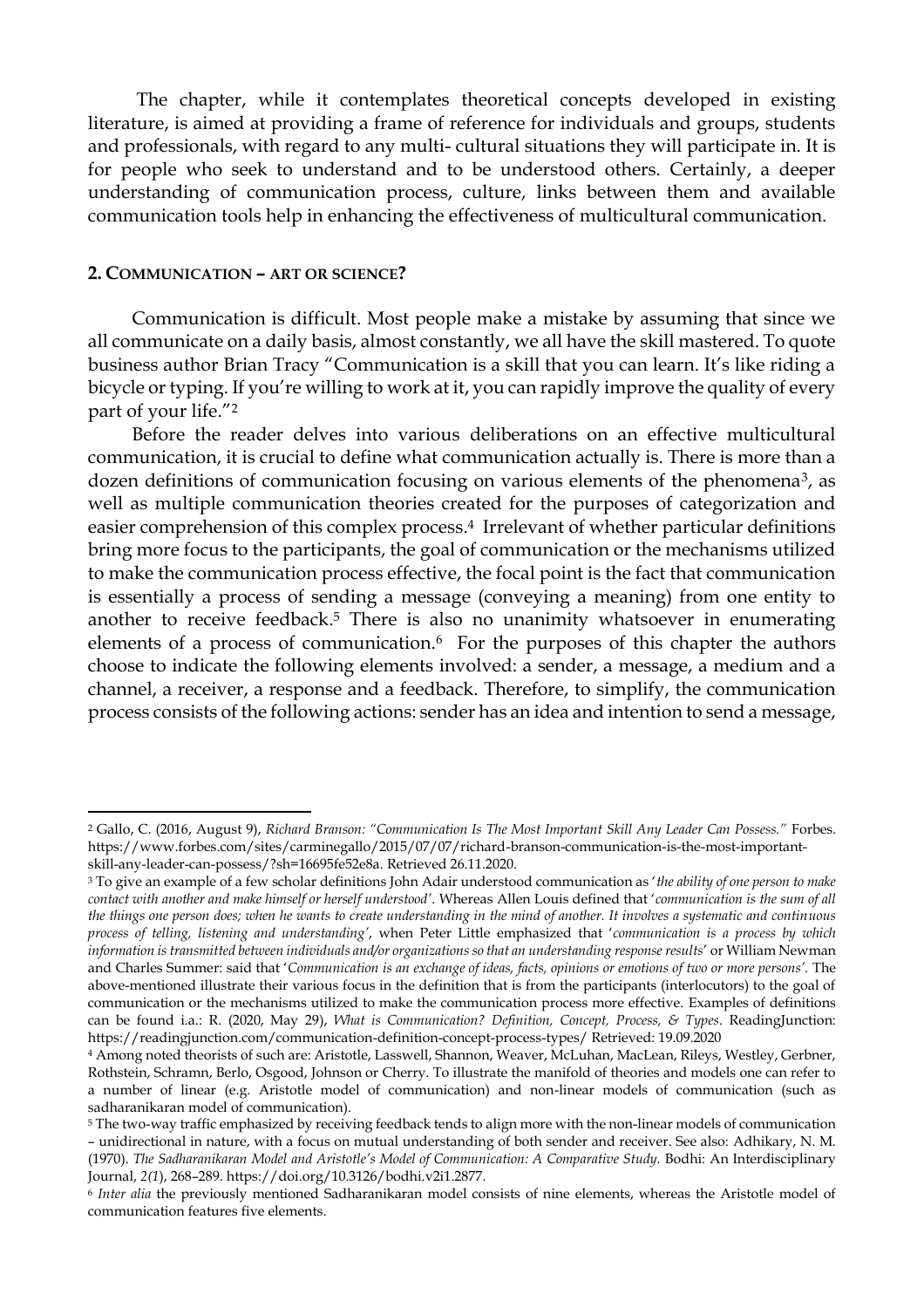then encoding of the message occurs, after that the message goes through channel process, and next the receiver decodes the message and finally discerns, followed by their response. 7

Communication channels form the basis to differentiate between two main types of communication: verbal and non-verbal. In a verbal communication one uses language and words to pass the intended message. A non-verbal communication is a process of sending information in wordless messages such as gestures, body language, symbols and expressions. As long as in most situations communication occurs simultaneously via both channels, research confirms that majority of the communication is non-verbal. 8

A successful communication is but merely limited to an exchange of information. What is deemed to be an effective communication is about understanding emotions and intentions behind the information. Understanding such is necessary to gain the full meaning behind the messages received and express fully those one sends. To communicate effectively one needs to be aware of all the elements that influence the message they intend to convey (both verbal and non-verbal). Therefore, summing up the recipe for good communication is: common communication environment, the sender's and the receiver's mutual cooperation, selection of an appropriate channel, encoding and decoding of the message in a correct way (effective overcoming of communication obstacles), as well as a receipt of the desired response and feedback.

While the authors will not in detail describe the enumerated components of the communication process, it is in their opinion that communication in its' nature is simply a process of an intentional interaction between at least two people happening in a particular reality – context and culture – aimed at passing the message from one person to the other to elicit the response.

The intercultural communication, as name indicates, emphasizes communication and culture. Having understood what communication is, the next natural step is to cast some light on the concept of culture and its links with communication.

#### **3. CULTURE AND COMMUNICATION, COMMUNICATION AND CULTURE**

 $\overline{a}$ 

There is no one unanimously agreed definition of the word (and more importantly the concept) of 'culture'. Some authors do not even believe that it is possible or useful to achieve such. Best example would be A. Lang's conclusion ''that attempts at defining culture in a definite way are futile.'' <sup>9</sup> The authors of this chapter share the view that the technical

<sup>7</sup> For more information on the process of communication, coding and decoding messages see i.a.: Gruman, J., Schneider, F. & Coutts, L. (Eds.) (2017), *Applied social psychology Thousand Oaks*, *CA:* SAGE Publications, Inc DOI: 10.4135/9781071800591.

<sup>8</sup> The authors, nonetheless, do not intend to indicate any numbers or proportion. Whether it be two thirds of all communications as stated by some authors (see: Hogan, K.; Stubbs, R. (2003). Can't Get Through: 8 Barriers to Communication. Grenta, LA: Pelican Publishing Company. ISBN 978-1589800755, Burgoon, Judee K; Guerrero, Laura k; Floyd, Kory (2016), *Introduction to Nonverbal Communication*. Nonverbal communication. New York: Routledge. pp. 1–26. ISBN 978-0205525003 and other.) or the frequently-quoted *7% Rule* according to which communication is only 7 percent verbal and 93 percent non-verbal, as referred to in a book published Albert Mehrabian in which he elaborated on research on non-verbal communication (see: Mehrabian, Albert (1981). Silent Messages: Implicit Communication of Emotions and Attitudes (2nd ed.). Belmont, CA: Wadsworth. ISBN 0-534-00910-7 and others). The explicit numbers are further argued with by i.a David Lapakk in: Lapakko, D. (2007), *Communication is 93% Nonverbal: An Urban Legend Proliferates.*  Communication and Theater Association of Minnesota Journal, 34, 7-19 or by Philip Yaffe in: Philip Yaffe. 2011. The 7% rule: fact, fiction, or misunderstanding. *Ubiquity* 2011, October, Article 1 (October 2011), 5 pages. DOI: https://doi.org/10.1145/2043155.2043156. Despite disagreement about the exact numbers, researchers are unanimous in stating that communication is in majority a non-verbal process.

<sup>9</sup> Lang, A. (1997), *Thinking Rich as Well as Simple: Boesch's Cultural Psychology in Semiotic Perspective*. Culture & Psychology, 3(3), 383–394; p.387. https://doi.org/10.1177/1354067x9733009.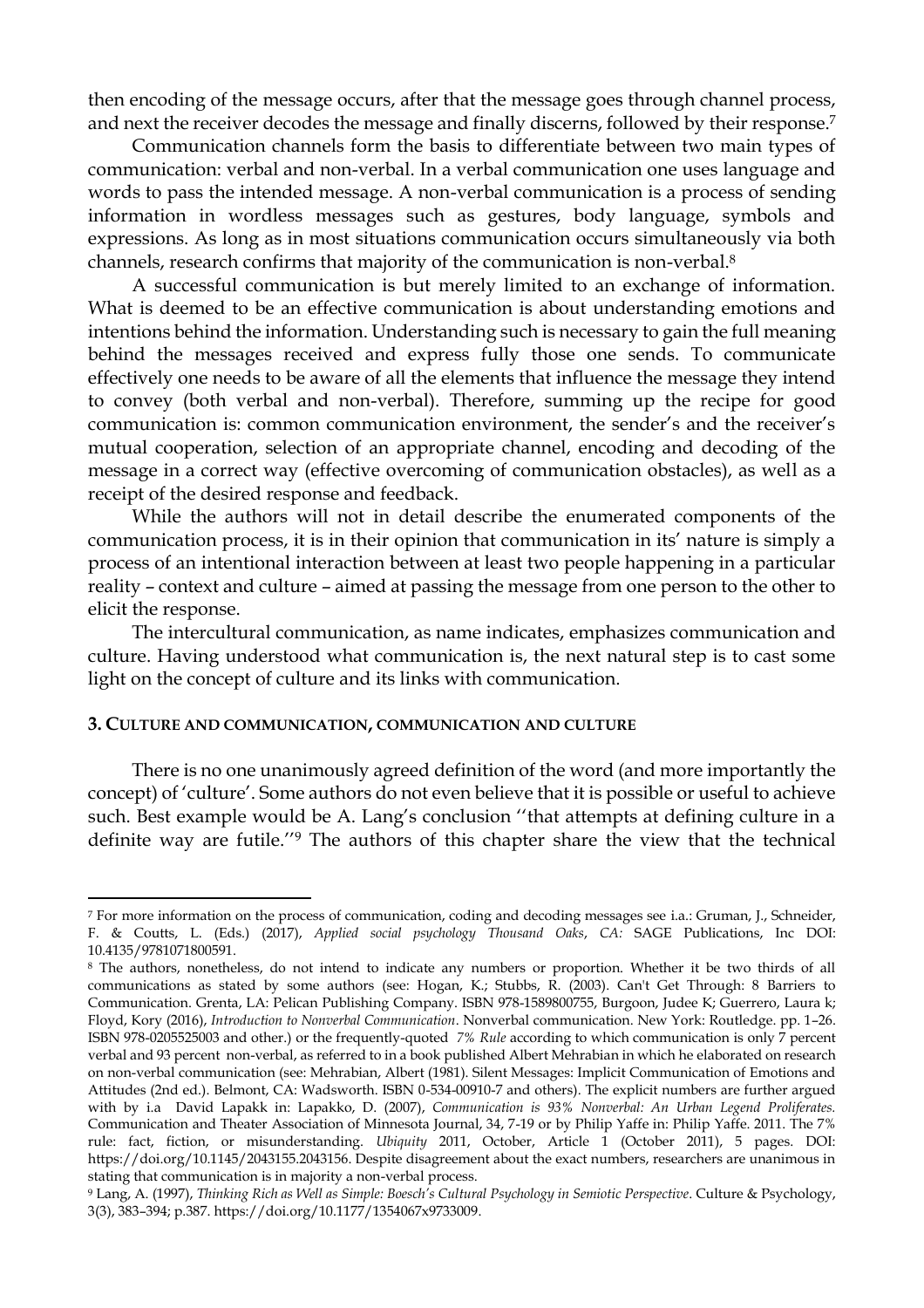definition of the concept is not the most important and siding with one definitely does not fall within the scope of this paper.

Having said that, there are some things we can definitely say about culture. Firstly, it came a long way from its origins stemming from 'to cultivate' and its connection to agriculture, as well as its first known usage in connection to philosophy (Cicero's cultural mentis). <sup>10</sup> Secondly, nowadays it is a polysemous. <sup>11</sup> Lastly, it plays an important role in a way we see the world around us.

Each of us is a part of different cultures (maybe to some extent we could even dare to state that one is a combination of multiple cultures) and at the same time no one is a perfect representation of any culture. Culture is something learnt and acquired. Transmitted from generation to generation. No one is born 'with' a culture and yet, everyone is born 'into' so many of them. Cultural groups can be based on numerous identities, such as: gender, race, nationality, religion, sex orientation, geography, social status, age - to name just a few. Such groups create their own specific systems of believes, values, customs, lifestyles, behaviours and perceptions.

What is important to be acknowledged for the purpose of this paper is that culture has (or should we rather say cultures have) a profound influence on the way we experience and perceive the world and people around us, as well as on how we express ourselves. One illustration of such was given by Debra Chopp "Our choice of words, our tone of voice, our proximity to another person when we speak to them are all influenced by the cultures in which we were raised. Culture also affects the attributions we make about others. If we experience someone as rude, it is (in part) because we have a culturally contingent understating of what it means to be polite."<sup>12</sup>

What cannot be overemphasized is how complex the concept of culture is and typically, how much we are only "scratching the surface" of it. The perfect illustration of such is a very well-known metaphor of the "culture as an iceberg". 13

 $\overline{a}$ 

<sup>10</sup>Bagby, P. (2021), *Cicero, Tusculanae disputations 2, 5, 13 .* Culture and History (Underlining ed.). University of California. p.114.

<sup>11</sup> An interesting overview of the definition and evolution of the concept is provided in Jahoda, G. (2012), *Critical reflections on some recent definitions of ''culture''*. Culture & Psychology, 3(3), 289-303. https://doi.org/ 10.1177/1354067X12446229. Retrieved: 18.10.2020.

<sup>12</sup> Chopp, D. (2017), *Addressing Cultural Bias in the Legal Profession.* NYU Rev. of L. and Soc. Change 41, no. 3 (2017): 367- 406. https://repository.law.umich.edu/articles/1874/ Retrieved: 20.10.2020.

<sup>&</sup>lt;sup>13</sup> For more on the concept of culture as an iceberg which states that there is more than what we see on a first glance – which is merely a visible culture – and describes unseen culture and deep culture concepts go to e.g.: Hall, E. T. (1997). Beyond Culture by Edward T. Hall (1977–01-07). Anchor Books.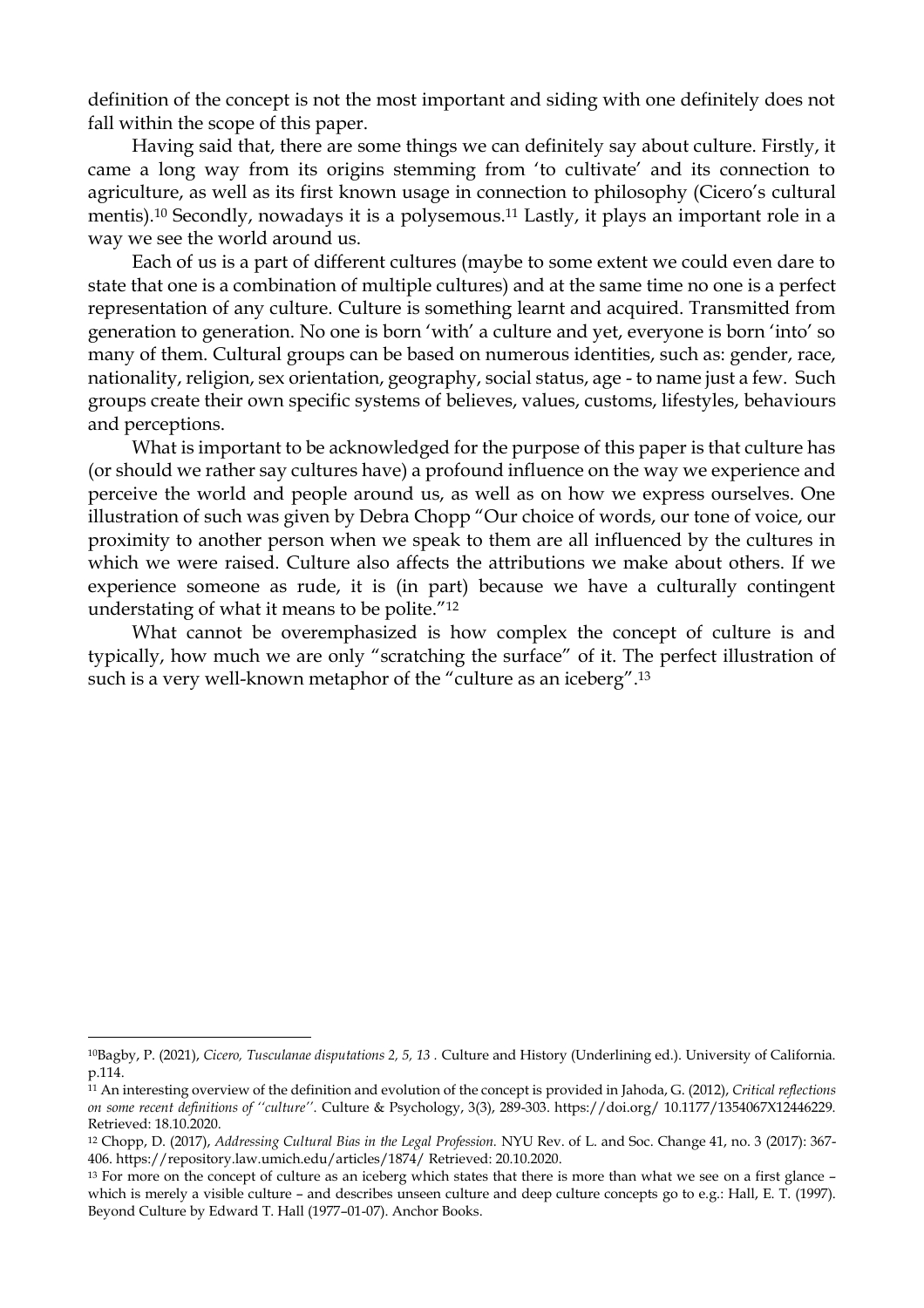

Figure 1: Culture as an iceberg.

On the other hand (what might be not that obvious), since communication (inter alia) is a process during which believes, views and values are discussed and shared between different members of the community, the communication is a prerequisite for shaping cultures (or, from a different perspective, one of the processes through which cultures are created and shared). <sup>14</sup> To sum up, there is no culture without communication.

To quote Victor "Communication and culture are inextricably intertwined. Indeed, culture itself is one form of communication…. Consequently, the study of cultural differences and similarities so essential to international business success is largely inseparable from the study of international business communication."<sup>15</sup>

World is shrinking into a smaller place. More diversified and more global every day. Due to such factors as: migrations, internalization, global economy, world-wide media, social media and spreading internet accessibility, tourism, increasing role of huge, multibillion-worth companies, having offices all over the world, both in our private and professional lives, we are offered a chance to (and/or are forced to) meet and deal with people coming from different backgrounds. We all have been communicating with people different from us our all life (after all, there are no two identical people). Those differences, however, are getting bigger, appear more often and become more apparent. Therefore, not only communication skills but also cultural competency is becoming increasingly crucial and useful – necessary to achieve our goals, become successful, but most importantly, desperately needed to better understand the reality we live in and people surrounding us. To see the bigger picture, if you will.

 $\overline{a}$ 

<sup>14</sup> Knutson, K. (2014, June 11), *Definition of Culture* [Video]. YouTube. https://www.youtube.com/watch?v=CyrC9iLQF0s <sup>15</sup> Victor, D. A. (1992), *International Business Communication* (1st Edition). Harpercollins College Div.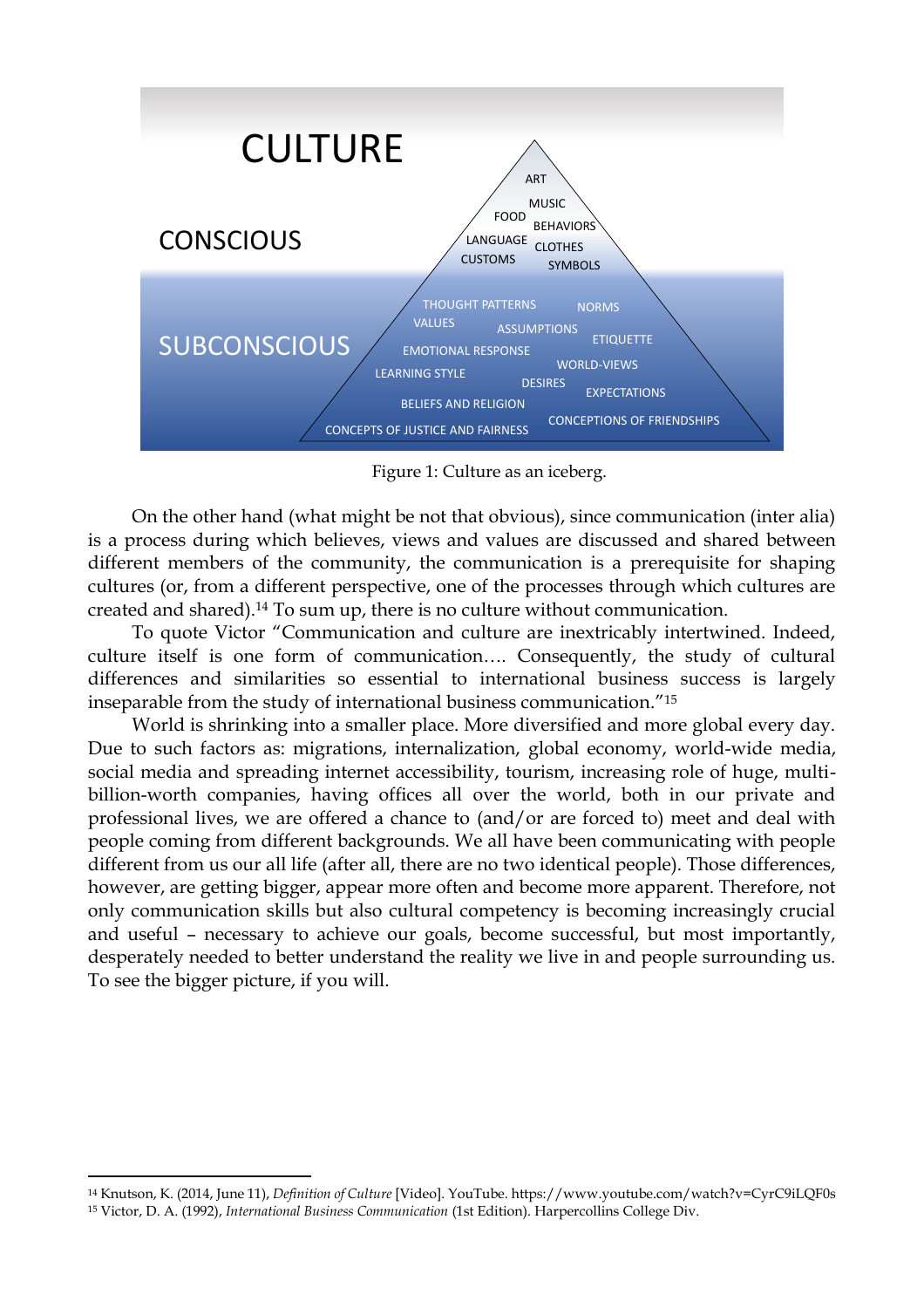# **4. DO OUR CULTURAL BACKGROUNDS MAKE IT HARDER TO COMMUNICATE? – OVERVIEW OF THE CULTURAL OBSTACLES IN THE COMMUNICATION PROCESS**

# **4.1. Overview**

 $\overline{a}$ 

Knowing what both communication and culture are, as well how they are inherently intertwined, this chapter of the paper aims at providing the overview of the obstacles that typically occur when dealing with communication in a multicultural context. Before doing so, it should be stressed that almost every conversation, discussion and other form of human interaction happens in an intercultural context. However, typically what is understood by the intercultural context is an interaction by individuals coming from significantly different backgrounds (regardless of whether it is due to their geographical origin, gender, system of beliefs, social status etc.). Of course, in general, the bigger the difference of the said backgrounds, the more influence culture has on the effectiveness of the communication process.

Moreover, the overview provided below is not a comprehensive list of the obstacles that may occur, but rather aims to bring awareness to some key impediments one can trip over while performing a multicultural 'dance'. The paper is also strongly influenced but the personal experience of its authors gathered in the course of their careers<sup>16</sup> as well as pragmatical aspirations of the paper being a brief introduction to a widely broad topic.

# **4.2. Intercultural language competency**

4.2.1. Language as an obstacle in intercultural communication

In this subchapter, the paper focuses solely on one category of obstacles out of many. Namely, the obstacles occurring on a linguistic level.

Language is arguably the most essential and commonly used way of expression of humans. Whether in a context of a face-to-face conversation, emails exchange or phone conference, at the heart of communication in most scenarios lies the usage of some sort of language.

The number of languages present in the world is growing steadily. Just to give some example, the 1911 (11th) edition of the Encyclopedia Britannica, <sup>17</sup> implies a figure somewhere around 1,000 languages existing worldwide, whereas currently Ethnologue (published by SIL International, being one of the generally authoritative lists) presents that right now there are more than 7000 languages spoken. What is worth mentioning, "meanwhile, just 23 languages account for more than half the world's population."<sup>18</sup>

With such a heterogenous world one can simply not expect to deal only with native speakers of their own language, having same accent, dialect, vocabulary choice, using same proverbs and metaphors, structure and style of communication. And although those remarks seem trivial in nature, speaking from experience, as non-native English speakers, in most intercultural scenarios, their role is prominent and understanding such is the first

<sup>&</sup>lt;sup>16</sup> The authors professionally teach negotiation and communication. Due to that, they have worked with people coming from several dozens of nationalities, also oversaw projects and negotiations processes between many nationals having place in almost all parts of the world.

<sup>17</sup> Anderson, S. R. (2010), *How many languages are there in the world?*|Linguistic Society of America. Linguistic Society of America. https://www.linguisticsociety.org/content/how-many-languages-are-there-world

<sup>18</sup> *How many languages are there in the world?* (2021, February 23). Ethnologue. https://www.ethnologue.com/guides/howmany-languages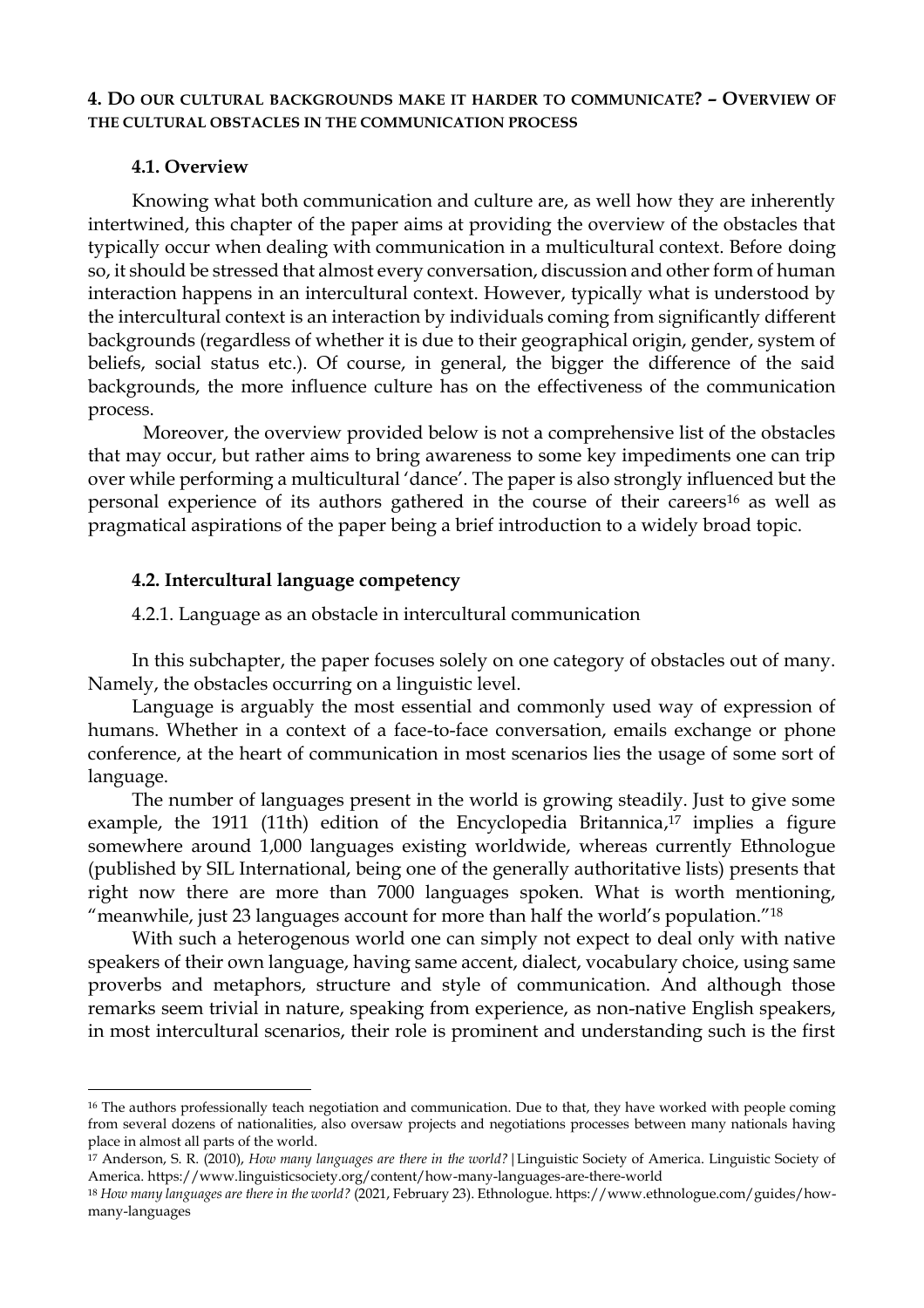crucial barrier to overcome on the road to effective multicultural communication. That is why, the authors decided to devote one separate subchapter to the topic at hand.

When discussing language as a potential barrier in a communication process it is important to acknowledge that is not only about simple knowledge of vocabulary and grammar individuals involved in the communication possess. It is also about the pace, volume and accent. Our day-to-day language is filled with ambiguous words and phrases, professional jargon, abbreviations, colloquialism, references to current events, famous quotes, metaphors, phrasal verbs etc. Difficulties in effective communication occur primarily between individuals who are native-speakers of different languages, yet are not uncommon also between two parties originating from the same language region. There is no doubt 'language competency' in intercultural context is crucial for successful communication. At the same time in such a context, language competency should not be understood as simply a comprehensive knowledge and fluency in the language, but rather a competency to adjust usage of a language depending on a person one is communicating with. In most scenarios that might even be more difficult, as it is something one has to learn independently from simply learning the language.

To give some kind of illustration. Imagine a professional ballroom dancer. It is one thing to know all the steps and know how to dance their part. Completely another thing is to be able, depending on the level of skills the person they are paired with possesses, to adjust their choreography, not to start too advanced sequences, to lead in a distinctive and unequivocal way and not to use gestures and signals only they and their previous partner understand.

# 4.2.2. Overcoming language-based obstacles

Then, what can be done to increase chances that the above-mentioned dance performance will go smoothly? To increase 'intercultural language competency' so to speak. Below, the authors present their intake on most important tips.

First and foremost, one should internalize that in order to make sure misunderstanding, misinterpretation, misevaluation are avoided, it is needed to 'take the burden' of the communication on their shoulders. It is better to assume nothing is understandable unless proven otherwise (opposite to common assumption being that everything is understood until proven otherwise). Never equate poor foreign language competency with lack of knowledge or professional expertise in a field.

We would suggest starting with assessing the other person's competency of the language used in a communication process and then keeping verifying the evaluation on such throughout the entire process of communication. Accordingly, adjustments to the way intended message is being sent - should be made. What may be considered is to:

 slow down the pace of speaking, increase enunciation of the words, simplify the structure and vocabulary (i.e. avoid inversion, passive verbs, eloquent vocabulary or archaisms, compound sentences);

 not use colloquial language or very professional jargon, abbreviations, phrasal verbs, elaborate metaphors or any other words or expressions having ambiguous or figurative meaning;

 whenever using expression requiring the frame of reference, providing such a frame (it is fine if the other person stops the sender while explaining it due to the fact that such context is familiar to them);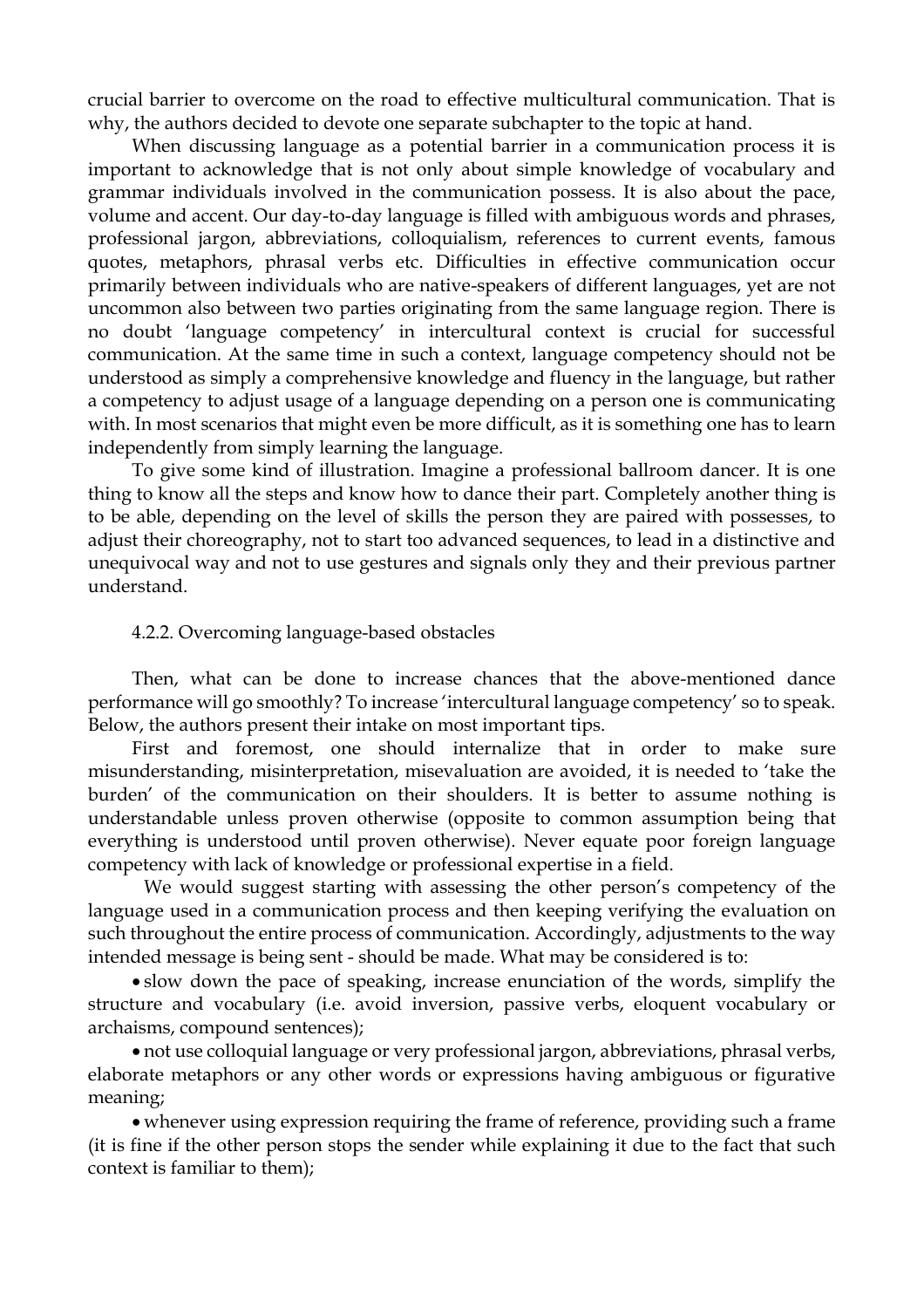• keep verifying if what is being said is understood properly and comprehensively – summarize, invite paraphrasing, ask questions if particular statement is received without any problems, use repetition when needed, encourage clarifying questions and interruptions when elaboration and more clarity is required;

 get comfortable with silence – do not feel a need to jump and fill it in as soon as the other person takes a bit of a break; also, considering taking more breaks as normally just to give some more time to gather thoughts; plan and schedule more time for the meeting;

 encourage speaking by the other person, be very careful not to embarrass them (i.e. do not excessively (if ever) correct their grammar if it is not needed for the sake of clarity);

 use visualizations, gestures (as long as they have similar meaning in their' culture), graphs, presentations, as well as tools introducing structure and enhancing clarity (such as: agenda, usage of the board, modules);

• send summary, minutes or notes after the meeting and seek confirmation.<sup>19</sup>

Equally important as making sure one is being understood properly is to ensure one's reception of the other person's message is undisturbed. Respectively, it is crucial to deploy the above-mentioned suggestions to the process of listening, as well as to introduce active listening techniques. The tools and exercises instrumental in developing such are provided in the article by Karin Sonnleitner and Verena Gschweitl "Conflict Diagnosis: How to deal with a conflict"<sup>20</sup> as well as in study materials available in project webpage [http://skills.turiba.lv.](http://skills.turiba.lv/)

#### **4.3. Beyond language – meeting of diverse worlds. Non-language-based approach**

4.3.1 Introduction to non-linguistic approach

 $\overline{a}$ 

It is essential to note that each individual uses and understands language in their own unique way. Unlike with coding languages where multiple '0' and '1' create clear-cut commands, humans do not operate in a binary system. That means that communication does not rely only on purely linguistic meaning of words. Form of communication, environment in which communication takes place as well as other non-linguistic elements are necessary for a person to hear and to be heard.

Communication – even more so when performed in an intercultural setting - besides the exchange of words, is a process of sharing beliefs, values and worldviews. Forbes contributor Carol Kinsey Goman once said: "Every culture has rules that its members take for granted. Few of us are aware of our own biases because cultural imprinting is begun at a very early age. And while some of culture's knowledge, rules, beliefs, values, phobias and anxieties are taught explicitly, most is absorbed subconsciously."<sup>21</sup> Hence, the awareness of the hole message which is sent by the communicating person to the receiver using both language and via all the non-verbal interaction, as well as proper decoding of the message and understanding of what one's culture brings to a conversation (how it influences their

<sup>19</sup> For the more detailed description of some of the listed recommendations go to: Nancy J. Adler and Moses N. Kiggundu *Awareness at the Crossroad: Designing Translator-Based Training Programs* in D. Landis and R. Brislin, Handbook of Intercultural Training: Issues in Training Mythology, vol. II. New York: Pergamin Press, 1983, pp. 124-150.

<sup>20</sup> See: Sonnleitner, K., Gschweitl, V. (2021), CHAPTER 6 CONFLICT MANAGEMENT. *Conflict Diagnosis: How to deal with a conflict?*

<sup>21</sup> Goman, C. K. (2011, November 28), *How Culture Controls Communication.* Forbes. https://www.forbes.com/sites/carolkinseygoman/2011/11/28/how-culture-controlscommunication/?sh=4d9630ec263b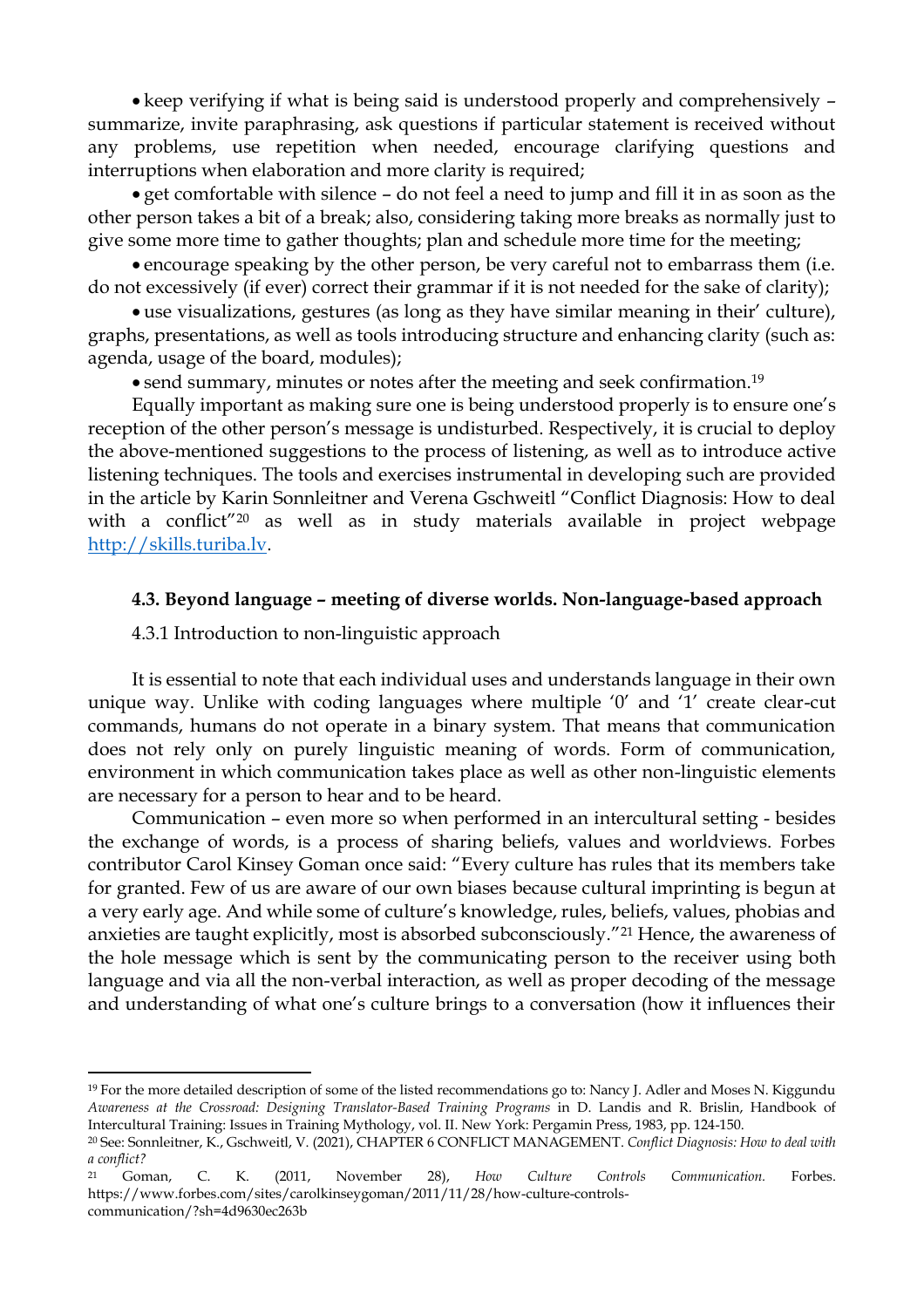way of communicating intentions, emotions and feelings) are absolutely essential for an effective intercultural communication.

4.3.2. Non-linguistic obstacles – non-exhaustive overview

Whether a particular behaviour is perceived to be 'right' or 'normal' rather than 'strange' or 'inadequate' derives from cultural upbringing and values. It may be challenging to recognize and respond to culturally-dependent obstacles in a communication process.

The first intrinsic element in dealing with potential hurdle of that kind is to notice when communicating parties use culturally different frameworks and mechanisms that may hinder full mutual understanding. Below, the authors of the chapter present the nonexhaustive list of non-linguistic and other internal barriers to an effective communication.

**Different dependence on context**. Non-verbal communication includes facial expressions and gestures; but also room and seating arrangements, personal distance, sense of time or the level of assertiveness in communicating. The importance of non-verbal aspects in communication vary across cultures. Messages are coded in a physical context or in a non-verbal way, with few explicit words. Dependent on the importance and scope of context coded messages, scientists identify two types of cultures: high and low context cultures, where high-context cultures rely to a greater extent on more ambiguous methods of communication, with a lot of meaning assigned to a non-verbal communication, symbolism, customs and tradition. Stereotypically, some examples of high-context cultures would be Japan, Saudi Arabia or Spain, whereas among low-context cultures are typically Canada or USA. 22

**Bypassing** – as it was indicated on the linguistic level (see chapter above) and defined as when the symbolic meaning of words is not read correctly by communicators and the receiver gets the wrong meaning to what the sender intended, the same applies to nonverbal communication: tones, pitch of voice, other vocal cues.

In authors view, the perfect example of such bypassing would be a usage of a dot ('.') at the end of a one-word-long text message. *To illustrate, the authors encourage the readers to think of a possible reaction to a text: 'Fine.' received from an elderly professor or a teenage Snapchat user. Would the meaning and emotions associated differ when the same text comes from different people?*

**Bias** – is a phenomenon of misinterpretation and misjudgement of a message by applying tests and standards inherent and unique to one's own culture. Ethnocentrism is the example of a more extreme cultural bias which takes place when someone deems their particular culture to be the only lens to look through at other cultures with an implied belief that their approach and culture are better than the other, leading to a negative opinion of behaviours different to the one-and-only right vision one presents. <sup>23</sup> *To exemplify bias, imagine what would be the reaction one might have while hearing that someone ate a dog compared to eating snails, shrimps, octopuses or pigs, cows, horses. Is it really that different?*

**Stereotyping –** is simply an overestimation of the degree of a link between group membership and psychological attributes. Even though, undoubtedly there is a link

l

<sup>&</sup>lt;sup>22</sup> Research shows, however, that the extent to which high or low-context is used in communication is also dependent on whether a conversation is happening in a work or non-work contexts, with some interesting changes, that are not typically in line with the general exemplification of high- or low-context cultures based on nationalities or countries. For the mentioned research see: Sanchez-Burks, J., Lee, F., Choi, I., Nisbett, R., Zhao, S., & Koo, J. (2003). *Conversing across cultures: East-West communication styles in work and nonwork contexts*. Journal of Personality and Social Psychology, 85(2), 363–372. https://doi.org/10.1037/0022-3514.85.2.363.

<sup>23</sup> Sanchez-Burks, J., Lee, F., Choi, I., Nisbett, R., Zhao, S., & Koo, J. (2003), *Conversing across cultures: East-West communication styles in work and nonwork contexts.* Journal of Personality and Social Psychology, 85(2), 363–372. https://doi.org/10.1037/0022-3514.85.2.363.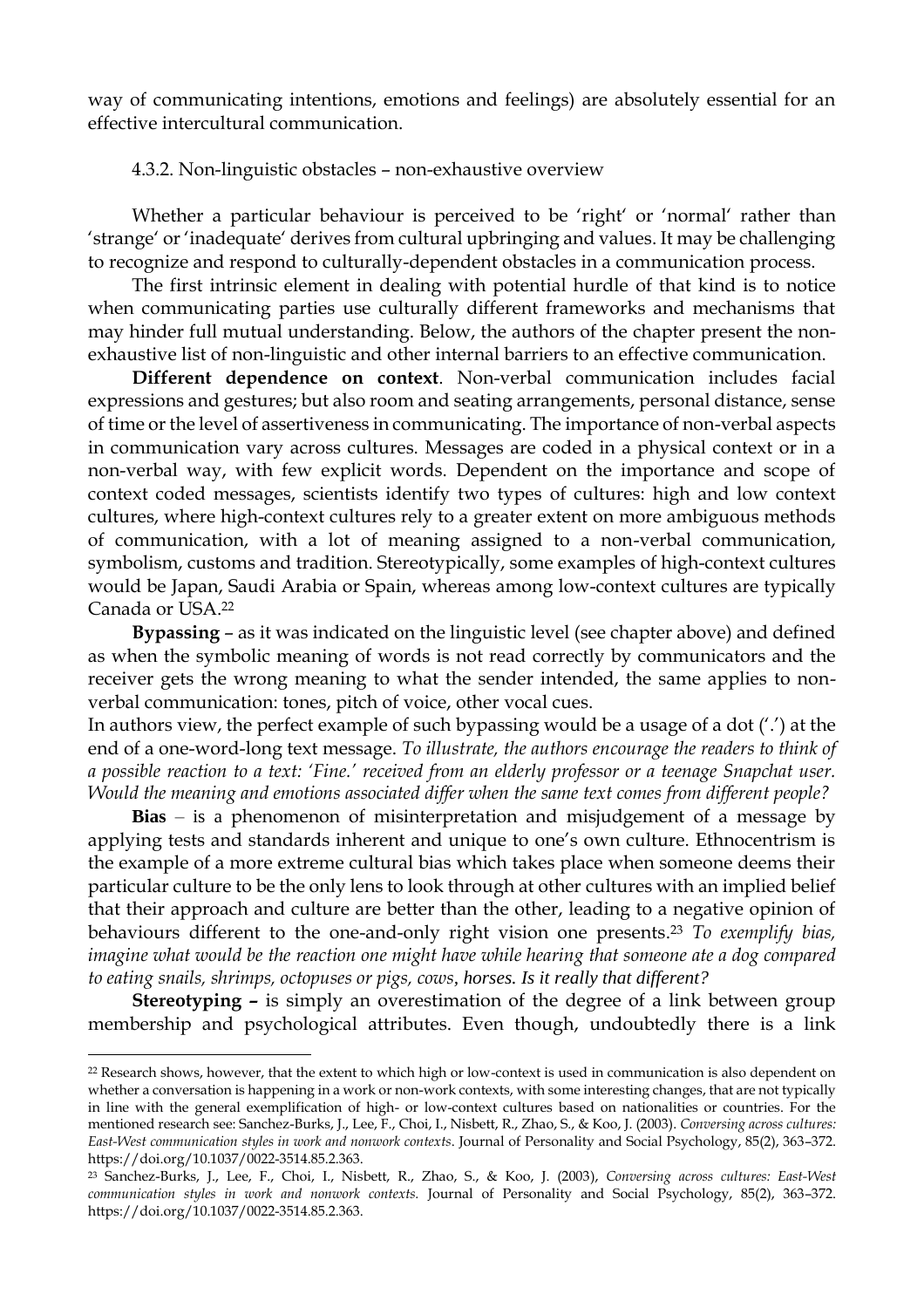between group membership and particular traits or characteristics of its members, it is a mistake to depend and derive on it about individuals to the extent when one relies on oversimplified clichés. *The authors knowingly will not present any particular example of a stereotype, but rather will ask the addressee to think about the remark about their own nation/society which they deem impolite and/or hurtful.*

**Conflicting values and communication styles**<sup>24</sup> – behaviours are conditioned by culture. Above, in the paragraph about culture, the authors referred to the concept of culture as an iceberg where values are 'underwater', and behaviours are the visible after effects thereof. Cultural misunderstandings may occur also when someone's behaviours are conflicting with the other person's values. Since cultural norms presented by individuals are not identical, therefore the intention and goal of behaviours is often confused and misjudged. What one struggles to understand will be often opposed or rendered wrong. Values we share strongly affect the way we communicate. Dependent on the system of values most common in particular culture, preferences as to communication styles and the way people express themselves are being shaped. Some common values/culture conditioned communication norms may be listed as follows: direct vs. indirect communication,<sup>25</sup> informality vs. formality, open vs. subtle disagreement, egalitarian vs. hierarchical. Operating in other systems could cause frustration, out-of-depth feeling or even feeling of being disrespected.

*One example, from authors experience would be when they - back while being first-time-visitors in India – were confused on whether a cab driver is just acknowledging they heard an inquiry about a possible ride or accepting the request for a lift by responding 'Oki-fine.' 26*

Last, but not least – **Physical noise<sup>27</sup>** - subtly, yet greatly influences communication. Communication can be hindered not only by lack of understanding while the process takes place, but also by wrongly-adjusted conditions for such. *Wrong scheduling of a meeting, lack of coordination between time-zones, lack of mitigation of any negative effects the distance between communicating parties has on the process, a bad physical disposition of an individual (including the so called 'Zoom fatigue' or other) <sup>28</sup> and not-optimal physical condition of the other party* – are all potential factors that can interfere with effective communication. While according to Alistair Cockburn the most effective form of communication is a direct conversation between two people with the use of visual aids such as a whiteboard, <sup>29</sup> nowadays the significance of physical noises of all kinds is growing. The bigger the distance between interlocutors and the more technical channels are used as mediums (especially, in an era of quarantines, frequent home offices and limited travel opportunities) this category of obstacles simply cannot be overlooked.

l

<sup>24</sup> Compoint, T. (2018, July 9). *Six barriers to cross-cultural communications* (Part 2 of 3). Déclic International. https://declicinternational.com/6-barriers-to-cross-cultural-communications/

<sup>&</sup>lt;sup>25</sup> Indirectness occurs when there is a discrepancy between sentence meaning and speaker meaning. Sentence meaning refers to the literal or semantic meaning of an utterance, and speaker meaning refers to what the speaker intends to accomplish with the remark. Sanchez-Burks, J., Lee, F., Choi, I., Nisbett, R., Zhao, S., & Koo, J. (2003). *Conversing across cultures: East-West communication styles in work and nonwork contexts.* Journal of Personality and Social Psychology, 85(2), 363–372. https://doi.org/10.1037/0022-3514.85.2.363

<sup>&</sup>lt;sup>26</sup> Another example would be the use of irony and sarcasm in Japanese culture, as one might argue that the use thereof is not typical in that culture. It is reasonable to learn beforehand about the culture of someone so as not to be deemed offensive or unserious, especially in an effort of having a sensitive conversation with someone whose origins are in Japanese culture. E. (2019, September 23), *The Role of Communication in Conflict.* Penn State. Cultural Leadership Blog. https://sites.psu.edu/global/2019/09/23/the-role-of-communication-in-conflict/

<sup>27</sup> By definition a physical noise is any factor - external or environmental- distracting from receiving the intended message sent by a communicator. Rothwell, D. J. (2017), *In the Company of Others: An Introduction to* Communication (Illustrated ed.). Oxford University Press, USA.

<sup>28</sup> *How to Combat Zoom Fatigue*. (2021, February 2), Harvard Business Review. https://hbr.org/2020/04/how-to-combatzoom-fatigue%20or%20https://www.nationalgeographic.com/science/2020/04/coronavirus-zoom-fatigue-is-taxingthe-brain-here-is-why-that-happens/

<sup>29</sup> Cockburn, A. (2001). *Agile Software Development.* Addison-Wesley.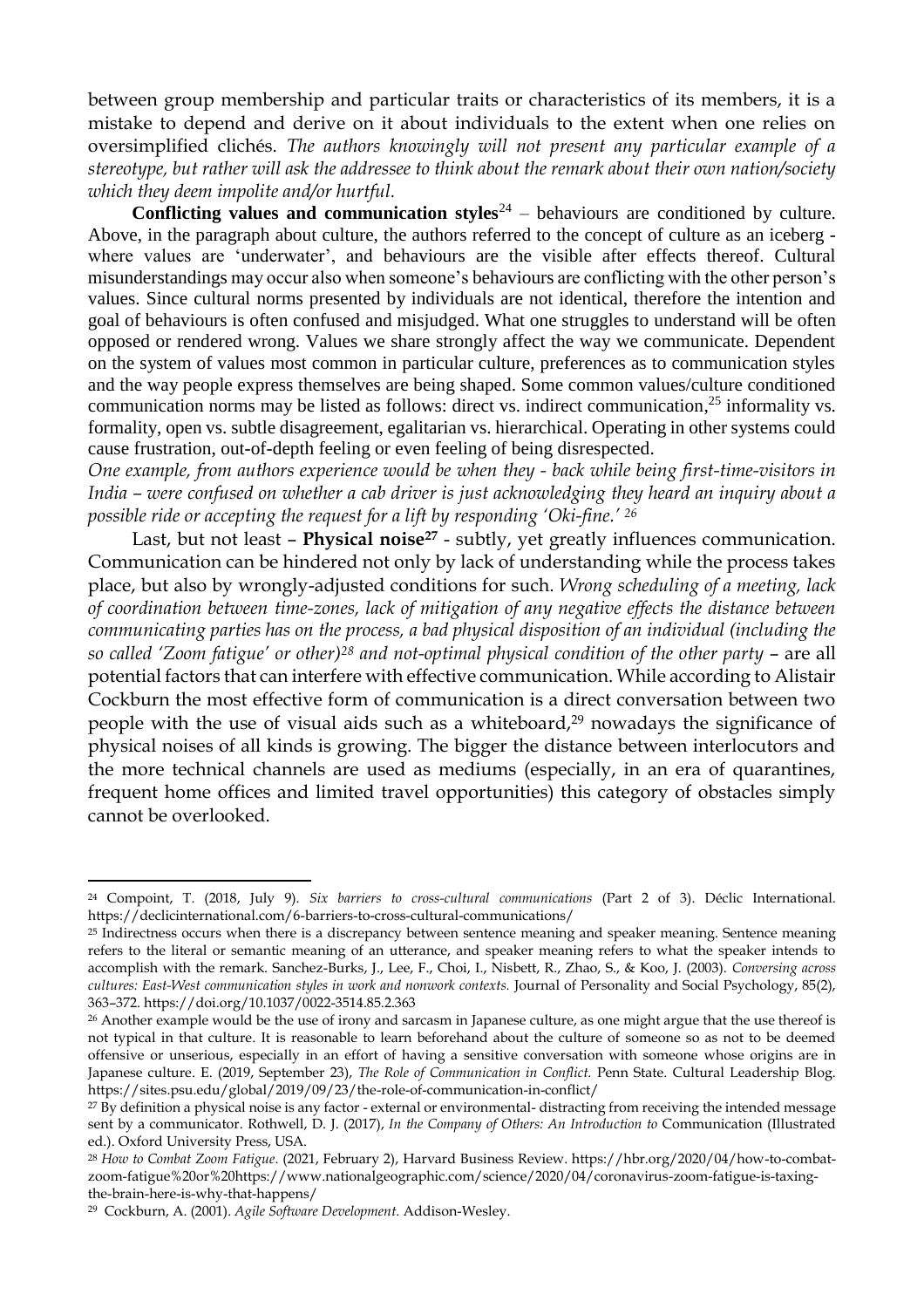#### 4.3.3. Dealing with non-linguistic obstacles

To deal with the above-mentioned obstacles to an effective communication, it is crucial to present intercultural traits, develop intercultural mind-set and master international capabilities.

Vital traits while communicating in a multi-cultural setting are such as openmindedness, tolerance of ambiguity, patience and flexibility. For a successful communication it is necessary to identify how many and what types of cultures play a role in every particular conversation, video-call or even an e-mail exchange. Respect and deep understanding of cultural differences are key to successful cross-cultural communication.

Ethnocentrism or simplistic attitudes are bound to lead to miscommunication. On the contrary - sophisticated worldviews embracing diversity among people, their various backgrounds, cultural differences and similarities foster the sense of a friendly, good-faith communication environment. Curiosity and ultimate capability to distinguish statements and facts from opinions, contexts and values are critical.

Below the authors list some guidelines to apply with the aim to avoid potential miscommunications and obtain more productive cross-cultural interaction. It is crucial to:

 never forget to do the homework – learning and showing knowledge of other countries and cultures; becoming aware of customs in relevant regions, while guarding against stereotypes as it is not possible to predict a person's behaviour based solely on their nationality or origin. Each individual is unique and should be deemed as such;

 show respect – to an individual as a person, to their community and their background; it may help to explicitly mention in a conversation that different cultures meet and merge all in order to set the right tone of a conversation and foster the atmosphere of good faith and openness;

• stay flexible in social interactions – it is essential to be ready to flex one's own style by adjusting the directness of communication, gestures, posture and more; an effective communicator should stay alert to what is new or against their natural preferences and should try to determine if it is a cultural difference, so as to consciously tune in or address it without harmful disruption in a communication process;

 never assume full understanding of a message and it's meaning, (neither that messages sent were received without any disturbance by the listener nor that they grasped fully those of whomever they communicated with); to deal with mishaps in that regard, one could resort to labelling as it allows communicating parties to identify correctly the dynamics, emotions or circumstances implied from the other party's words, actions or demeanor; moreover, it transpires to be helpful to put a positive label on what is heard or seen from the other side; just as important as being forthcoming and labelling actions, it is to explain words or manner in order to convey the full meaning and help the receiver correctly decode messages. It is crucial to remember that the owner of the message owns the results, so once again it is good to 'take the burden' of the communication.

 normalize – communicating across cultures is often a foreign territory where it is easy to be taken aback by the other sides' words or behaviours that are particular to other cultures and uncommon to ours; firstly, each individual should make an effort to become comfortable with the fact that surprises or astonishment are more than certain to occur; in no situation should they be allowed to hinder communication. Simple inquiries, questions and seeking clarifications could be used as normalizing tools. Shock or other such feelings are - most likely - equally true to the other side as well, so it is essential never to forget to explain in a more explicit way intentions behind the sent messages, always highlight the